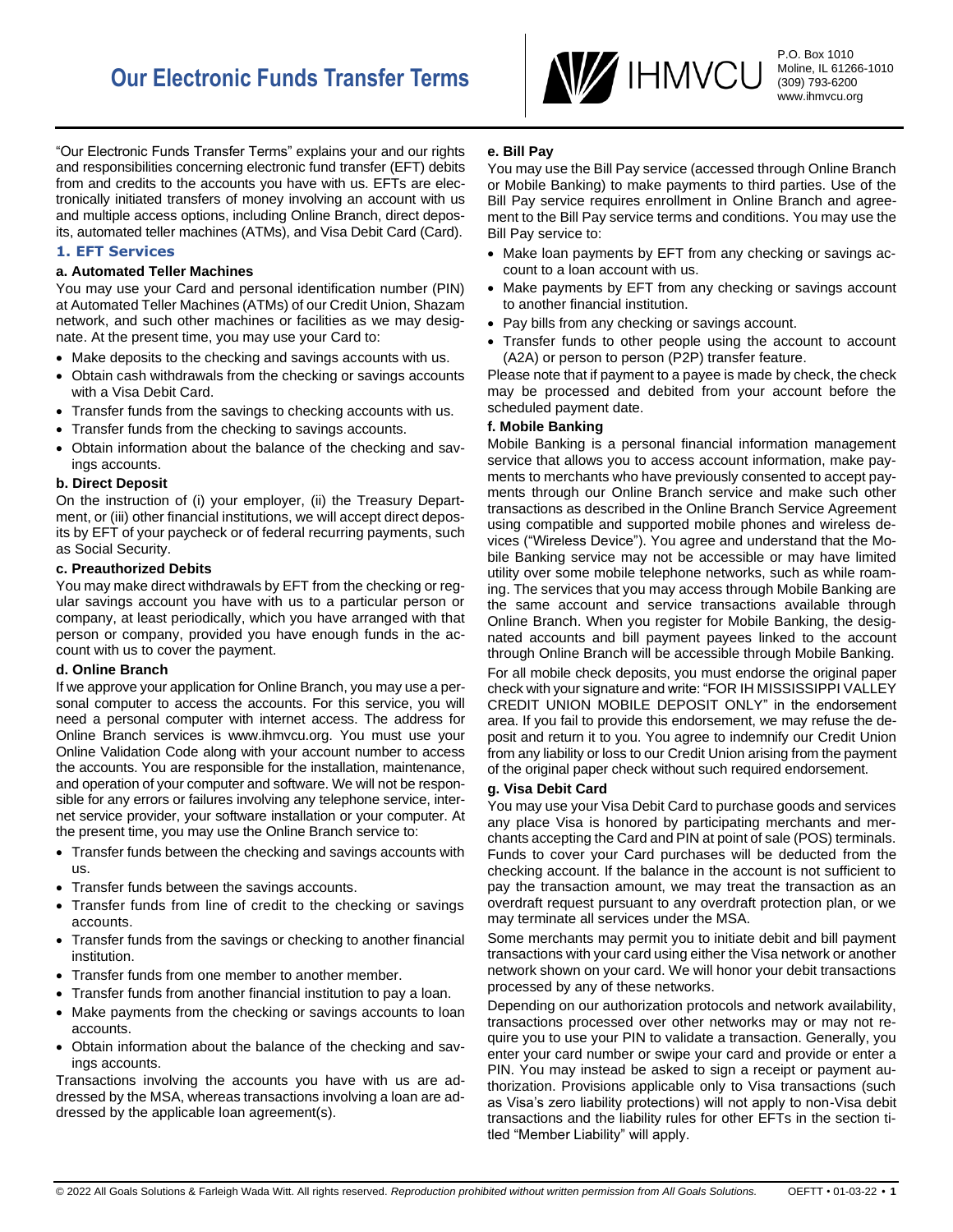## **h. Electronic Check Transaction**

You may authorize a merchant or other payee to make a one-time electronic payment from the checking account using information from your check to pay for purchases, pay bills or pay other obligations ("Electronic Check Transactions"). You agree that your authorization for an electronic check transaction occurs when you initiate such a transaction after receiving any required notice regarding the merchant's right to process the transaction or payment, including any written sign provided by the merchant at the time of your transaction. All terms governing electronic funds transfer services will apply to Electronic Check Transactions, except the \$50 and \$500 limits of liability for unauthorized transactions in Section 4 (Member Liability) of this disclosure. You remain responsible for notifying us of any unauthorized electronic check transaction shown on your statement.

# **2. Service Limitations**

# **a. Automated Teller Machines**

**1) Withdrawals.** Cash withdrawals from ATMs can be made as often as you like. You may withdraw (or transfer to another account) up to \$2,000 (if there are sufficient funds in the account) per business day. For purposes of determining whether you have reached the daily limit, a day ends at 6:00 p.m. Friday, Saturday, Sunday, and holidays are considered as one business day for the purposes of this limit.

### **b. Online Branch Service**

**1) Transfers.** You may make funds transfers to the accounts with us, or other accounts you authorize, as often as you like. We may limit the number of certain types of withdrawals from some accounts, as described in "Our Rates & Service Charges." Bill payer transactions are limited to \$45,000 per transaction. You may transfer or withdraw up to the available balance in the account or available credit line at the time of the transfer, except as limited under other agreements. When you initiate an internal transfer, we will try to pull the funds out of the account on the day the transfer is initiated. If the funds are not available in the account, we will attempt to pull the funds out again on the following day. We reserve the right to refuse any transaction that would draw upon insufficient or unavailable funds, lower an account below a required balance or otherwise require us to increase our required reserve on the account.

**2) Account Information.** Account balance and transaction history information may be limited to recent account information. The availability of funds for transfer or withdrawal may be limited, due to the processing time for ATM transactions. See "Funds Availability of Deposits.'

**3) E-Mail and Stop Payment Requests.** We may not immediately receive e-mail communications that you send and we will not act based on e-mail requests until we actually receive your message and have a reasonable opportunity to act. Any stop payment request you transmit electronically is deemed to be a verbal request and will expire in fourteen (14) days unless confirmed in writing as addressed in the MSA. Contact us immediately regarding an unauthorized transaction or stop payment request.

### **c. Bill Pay A2A and P2P Transactions**

For A2A and P2P transfers, limits will be set at the time you use the service and will be disclosed to you prior to your use of the service.

# **d. Mobile Banking**

You are fully responsible for understanding how to use Mobile Banking before you actually do so, and you must use Mobile Banking in accordance with any use or operational instructions posted on our web site. You are also responsible for your use of your Wireless Device and the Mobile Banking Service software provided to you. Mobile deposits are limited to \$4,000 per deposit per day. If you authorize the use of biometric login (for example, fingerprint or retinal scan) for Mobile Banking, the service may be accessed using any biometric login recognized by your wireless device, even if it is not your own. If you have permitted another person to use their own biometrics to authorize activity on your wireless device, their biometrics will also gain access to Mobile Banking if you have authorized biometric login. We will not be liable to you for any losses caused by your failure to properly use Mobile Banking, the Software or your Wireless Device. You may experience technical or other difficulties related to Mobile Banking that may result in loss of data, personalization settings or other Mobile Banking interruptions. We assume no responsibility for the timeliness, deletion, misdelivery or failure to store any user data, communications or personalization settings in connection with your use of Mobile Banking. We assume no responsibility for the operation, security, or functionality of any Wireless Device or mobile network that you utilize to access Mobile Banking. Financial information shown on Mobile Banking reflects the most recent account information available through Mobile Banking, and may not be current. You agree that we are not liable for delays in updating account information accessed through Mobile Banking. We are not responsible for any actions you take based on information accessed through the Mobile Banking app that is not current. If you need the most current account information, you agree to contact us directly.

### **e. Visa Debit Card**

There is no limit on the number of Visa Debit Card purchase transactions you may make during a statement period. Point of Sale transactions are limited to a total of \$5,000.00 for purchases per business day. We reserve the right to refuse any transaction that would draw upon insufficient funds or require us to increase our required reserve on the account. We may set other limits on the amount of any transaction, and you will be notified of those limits. You are solely responsible for any disputes you may have with merchandise or services received using the Visa Debit Card. We are not responsible for any damages, liability or settlement resolution as a result of the misrepresentation of quality, price, or warranty of goods or services by a merchant.

The use of a Card and Account with us are subject to the following conditions:

**1) Ownership of Cards.** Any Card or other device that we supply to you is our property and must be immediately returned to us, or to any person whom we authorize to act as our agent, or to any person who is authorized to honor the Card, according to instructions. The Card may be repossessed at any time at our sole discretion without demand or notice. You cannot transfer the Card or Account to another person.

**2) Honoring the Card.** Neither we nor merchants authorized to honor the Card will be responsible for the failure or refusal to honor the Card or any other device we supply to you. If a merchant agrees to give you a refund or adjustment, you agree to accept a credit to the account with us in lieu of a cash refund. You may not use the Card for any illegal or unlawful transaction. We may refuse to authorize any transaction that we believe may be illegal or unlawful.

**3) Visa Account Updater Service.** The account you have with us is automatically enrolled in the Visa Account Updater Service (VAU). The service is provided as a benefit in order to facilitate uninterrupted processing of recurring charges you have authorized. Under the VAU service, if you have authorized a participating merchant to bill your Card for recurring payments, your new Card number and expiration date will automatically be sent to that merchant if we change your Card number (i.e. when replacing a lost or stolen Card). Card numbers are only supplied to merchants who participate in the VAU service. Because not all merchants participate in the VAU service, you should still notify each merchant when your Card number changes in order to permit recurring payments to continue to be charged to the account.

**4) Currency Conversion; International Transaction Fee.** Purchases and withdrawals made in foreign countries will be billed to you in U.S. dollars. The currency conversion rate for international transactions, as established by Visa International, Inc., is a rate selected by Visa from the range of rates available in wholesale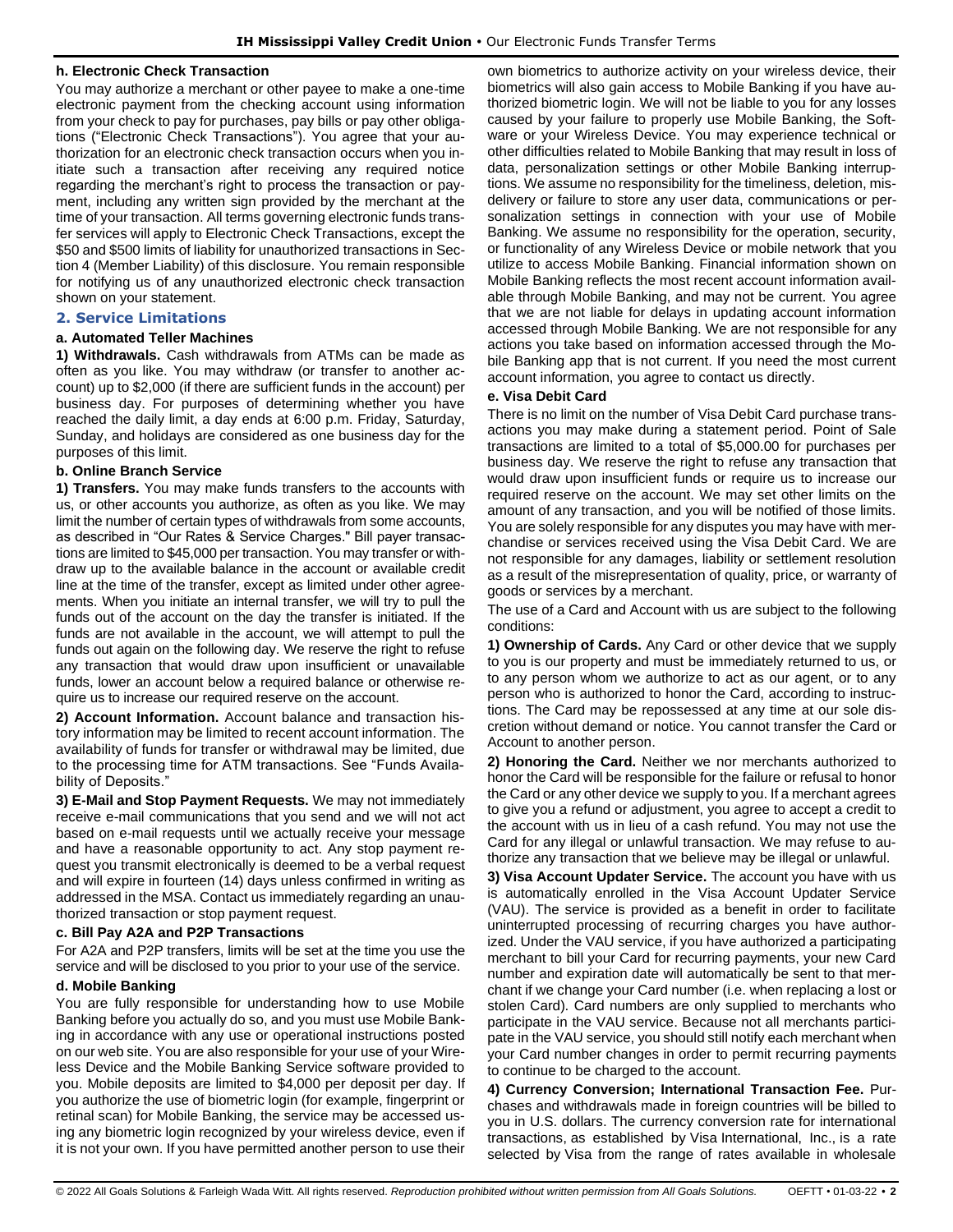currency markets for the applicable central processing date, which may vary from the rate Visa itself receives, or the governmentmandated rate in effect for the applicable central processing date. In addition, you will be charged an International Transaction Fee as set forth in "Our Rates & Service Charges" for any card transaction at a location in a foreign country or with a merchant located in a foreign country even if you initiate the transaction from within the United States.

# **3. Security of Personal Identification Number**

The Personal Identification Number (PIN) and the Online Validation Code are established for your security purposes. They are confidential and should not be disclosed to third parties or recorded. You are responsible for safekeeping your PIN and your Online Validation Code. You agree not to disclose or otherwise make your PIN or your Online Validation Code available to anyone not authorized to sign on the accounts. If you authorize anyone to have or use your PIN or Online Validation Code, that authority shall continue until you specifically revoke such authority by notifying us. You understand that any person with your PIN may use it to access your Visa Credit Card, or to review all of your account information and make account transactions. You understand that any person with your Online Validation Code may use it to access Online Branch, or to review all of your account information and make account transactions. Therefore, we are entitled to act on transaction instructions received using your PIN or Online Validation Code and you agree that the use of your PIN or Online Validation Code will have the same effect as your signature authorizing transactions.

If you authorize anyone to use your PIN or Online Validation Code in any manner, that authority will be considered unlimited in amount and manner until you specifically revoke such authority by notifying us and changing your PIN or Online Validation Code immediately. You are responsible for any transactions made by such persons until you notify us that transactions and access by that person are no longer authorized and your PIN or Online Validation Code is changed. If you fail to maintain or change the security of your PIN or online Validation Code and we suffer a loss, we may terminate your electronic fund transfer and account services immediately.

# **4. Member Liability**

You are responsible for all transfers you authorize using your EFT services as explained in this disclosure, which is part of the MSA. If you permit other persons to use an EFT service, Card or PIN, you are responsible for any transactions they authorize or conduct on any of the accounts you have with us. However, tell us at once if you believe anyone has used the account, Card or PIN and accessed the accounts with us without your authority, or if you believe an electronic fund transfer has been made without your permission using information from your check. Telephoning is the best way of keeping your possible losses down. For Visa Debit Card purchase transactions, if you notify us of your lost or stolen card, you will not be liable for any losses, provided you were not negligent or fraudulent in handling the Card and you provide us with a written statement regarding your unauthorized Card claim, otherwise the following liability limits will apply. For all other EFT transactions except Electronic Check Transactions, if you tell us within two (2) business days, you can lose no more than \$50 if someone accessed the account with us without your permission. If you do not tell us within two (2) business days after you learn of the unauthorized use of the account or EFT service, and we can prove that we could have stopped someone from accessing the account without your permission if you had told us, you could lose as much as \$500. In no event will you be liable for more than \$50 for unauthorized withdrawals from a line of credit account.

Also, if your statement shows EFTs that you did not make, tell us at once. If you do not tell us within sixty (60) days after the statement was mailed or accessible to you, you may not get back any money lost after the sixty (60) days if we can prove that we could have stopped someone from making the transfers if you had told us in time. If a good reason (such as a hospital stay) kept you from telling us, we will extend the time periods. If you believe that someone has used the Card or PIN without your permission or you have lost your Card, call: 309-793-6200, or write to us at: P.O. Box 1010, Moline, IL 61266-1010.

## **5. Business Days**

Our business days are Monday through Friday. Holidays are not included.

# **6. Charges for EFT Services**

There are certain charges for EFT services, as described in "Our Rates & Service Charges." We reserve the right to impose service charges at a future date after we give you notice of such changes as required by law. If you request a transfer or check withdrawal from your personal line of credit account, such transactions may be subject to charges under the terms and conditions of your loan agreement. If you use an ATM that is not operated by us, you may be charged an ATM surcharge by the ATM operator or an ATM network utilized for such a transaction. The ATM surcharge will be debited from the account with us if you elect to complete the transaction.

# **7. Right to Receive Documentation**

## **a. Periodic Statements**

All EFT transactions will be recorded on your periodic statement. You will receive a statement at least once every quarter. If you have an EFT transaction, you will receive a statement monthly.

### **b. Preauthorized Credits**

If you have a direct deposit made to the account at least once every sixty (60) days from the same source and you do not receive a receipt (such as a pay stub), you can use Online Branch or you can call us at 309-793-6200 to find out whether or not the deposit has been made.

### **c. Terminal Receipt**

You may get a receipt at the time you make any transaction of more than \$15 using an ATM, POS terminal or Visa Debit Card.

# **8. Account Information Disclosure**

We will maintain the confidentiality and privacy of your information in accordance with our Privacy Notice. We will disclose information to third parties about the account or the transfers you make in the following circumstances:

- As necessary to complete transfers.
- To verify the existence of sufficient funds to cover specific transactions upon the request of a third party, such as a credit bureau or merchant.
- To comply with government agency or court orders.
- If you give us your written permission.

# **9. Our Liability for Failure to Make Transactions**

If we do not complete a transfer to or from an account with us on time or in the correct amount according to the MSA, we will be liable for your actual transaction loss or damage. Our sole responsibility for an error in a transfer will be to correct the error. You agree that neither we nor the service providers are responsible for any loss, property damage, or bodily injury, whether caused by the equipment, software, Credit Union, or by internet browser providers such as Microsoft (Microsoft Internet Explorer), Apple (Safari), Mozilla (Firefox), Google (Chrome) or by Internet access providers or by online service providers or by an agent or subcontractor for any of the foregoing. Nor will we or the service providers be responsible for any direct, indirect, special, or consequential economic or other damages arising in any way out of the installation, download, use, or maintenance of the equipment, software, online access services, or Internet browser or access software. In this regard, although we have taken measures to provide security for communications from you to us via the Online Branch service and may have referred to such communication as "secured," we cannot and do not provide any warranty or guarantee of such security. In states